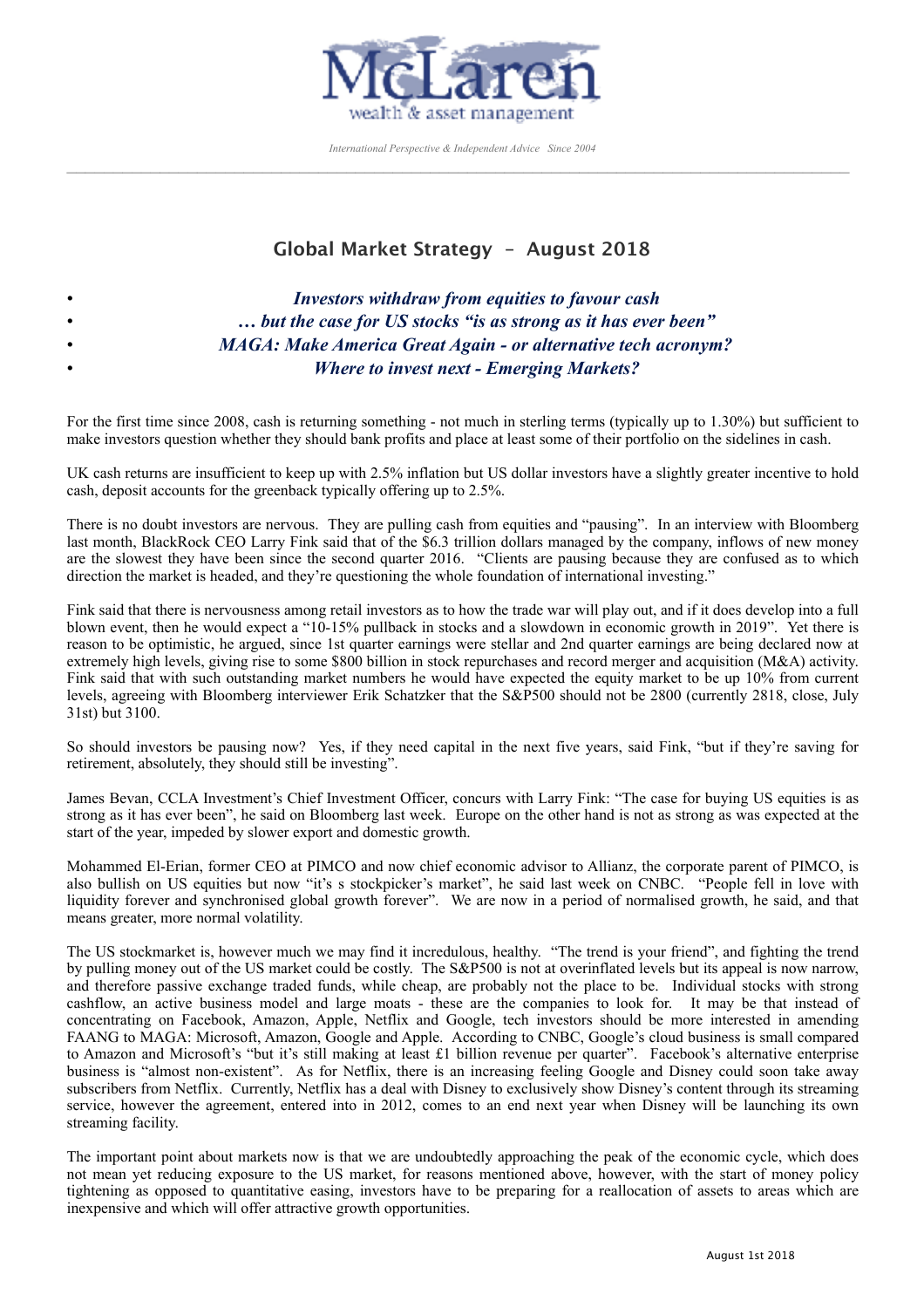Emerging markets (EM) are currently at a very important technical level, see the chart below. If a line were drawn across the page from top left (April 2007) to bottom right (brushing the top of the peak of the blue EM graph at November 2015), a break-out can be seen to have developed. Until this year, the line across the page depicted resistance to any break-out. Now that the break-out can be seen clearly, the index must hold above the line in order for hitherto resistance to be confirmed as support for the future. If the line is broken to the downside, the upside move will have shown itself to be a 'bull trap" but if it is confirmed as support, we could be about to enter a period of significant upside for emerging market equities - so says Tiho Brkan of The Atlas Investor in the first of two podcasts on "Where to invest your money Next?" at [https://theatlasinvestor.com/](https://theatlasinvestor.com/where-to-invest-your-money-today-part-1-of-2/) [where-to-invest-your-money-today-part-1-of-2/](https://theatlasinvestor.com/where-to-invest-your-money-today-part-1-of-2/)



### *MSCI CUMULATIVE INDEX PERFORMANCE - NET RETURNS (USD JUN 2003 – JUN 2018) (Source: [msci.com](http://msci.com))*

Tiho Brkan makes the point that such is the bullish sentiment toward the dollar at present that that is of course a headwind to EM progress, however if, as was suggested in last month's bulletin, we are already two-thirds through the current dollar upswing, forward thinking investors should consider a reallocation of some developed market exposure to EM.

It should also be pointed out that developed market growth is estimated at an average of 2% for 2018 (although the US could grow by as much as 3%) yet EM growth is projected to average 4.9% this year and 5.1% in 2019, according to a research paper last month from FMG Malta Limited, assisted by Bloomberg and data from the IMF (see below).

|                                                   | <b>METIMEZGO</b> |         | PPS geotions      |          |
|---------------------------------------------------|------------------|---------|-------------------|----------|
|                                                   | 2016             | 2317    | 2018              | 2015     |
| Werld Output                                      | 3.2              | 3,7     | 18                | 38       |
| <b>Advancing Economies</b>                        | 1.7              | 13      | 13                | 22       |
| US                                                | LS               | 2.3     | 2.7               | 2.5      |
| <b>Burg Area</b>                                  | $\Box$           | 2.4     | 22                | 2.0      |
| Germany                                           | $\mathbf{L}$     | 2.5     | 23                | 2.0      |
| Fonca                                             | $\perp$          | 1.8     | 1.9               | $1.6\,$  |
| <b>Italy</b>                                      | 0.5              | 1.6     | 1.4               | 1.1      |
| Saain                                             | 3.3              | 3.1     | 24                | 2.1      |
| Japan                                             | 0.5              | 1.8     | 1.2               | 0.s      |
| UK                                                | 1.9              | 1.7     | 1.5               | 1.5      |
| Canada                                            | 1.4              | 3.0     | 2.3               | 2.0      |
| Other Developed Economies                         | 23               | 2.7     | 2.6               | 26       |
| <b>Emerging Markets</b>                           | 4.4              | 4.7     | 4.9               | 5.0      |
| CIS                                               | 0.4              | 2.3     | 2.2               | 2.1      |
| Plucos Lo                                         | 4.2              | 1.8     | $L^{\frac{m}{2}}$ | 1.5      |
| <b>Excluding Russia</b>                           | $\Box$ 9         | 3.1     | 3.4               | 3.5      |
| <b>Immgreg Asia</b>                               | 6.4              | 6.5     | 6.5               | n.e.     |
| China                                             | 6.7              | 6.8     | 6.6               | 6.1      |
| India                                             | 7.1              | 6.7     | 7.4               | 7.0      |
| <b>AGEAN</b>                                      | 4.9              | 5.3     | 5.3               | 53       |
| Emerging Europe                                   | 22               | 5.2     | 4.0               | 2.8      |
| Latin America and Carl bbcan                      | 4.7              | 1.5     | 1.5               | 26       |
| <b>Bazil</b>                                      | $-3.5$           | 1.1     | 1.9               | $_{2.1}$ |
| Merico                                            | 2.9              | 2.0     | 23                | 3.0      |
| Middle East, North Africa, Afghanistan & Palistan | 4.8              | 2.8     | 2.6               | $3.5 -$  |
| Saudi Anbia                                       | $\Box$           | $-0.7$  | 1.6               | 3.5      |
| Sub-Sahara Africa                                 | 1.4              | $2.7 -$ | 3.3               | 35       |
| Ngeria                                            | $-1.6$           | 0.8     | $^{2.1}$          | 1.6      |
| Snuth Africa                                      | 4.3              | 0.5     | 0.9               | 0.5      |